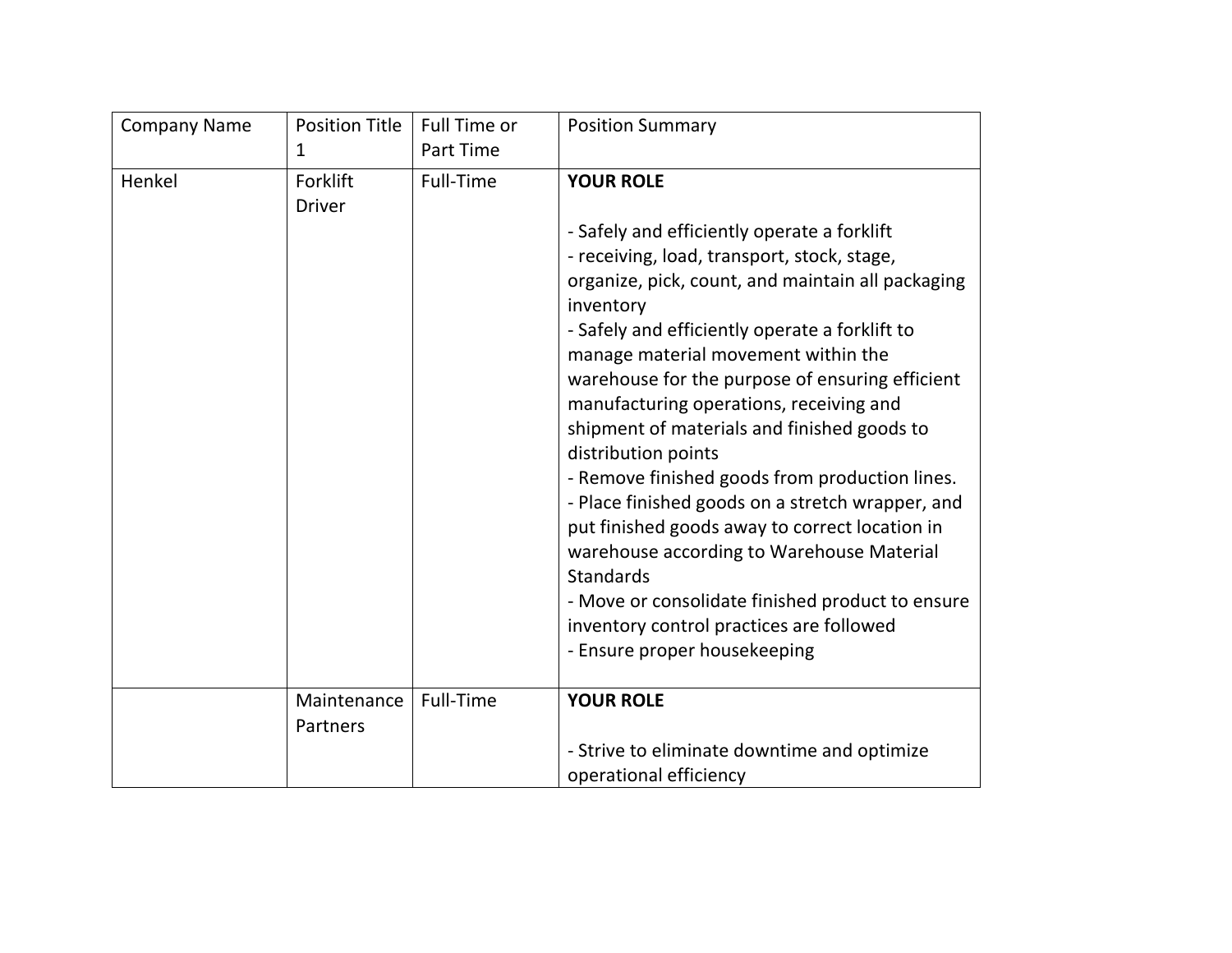| - Ensure correct and safe operation of            |
|---------------------------------------------------|
| equipment and machinery using a computerized      |
| maintenance management system (CMMS)              |
| - Troubleshoot and maintain various types of      |
| production operation equipment including but      |
| not limited to: motors, conveyors, electrical     |
| systems, CNC machinery, pneumatic tools and       |
| hydraulic equipment                               |
| - Provide ongoing partnering and coaching to the  |
| team members and line owner on how to             |
| effectively implement and utilize autonomous      |
| maintenance activities, preventative              |
| maintenance planning and execution and            |
| operational effectiveness improvements            |
| - Partner with the team to enable the team to     |
| identify trends and address equipment needs       |
| utilizing maintenance reports, creating summary   |
| presentations and daily activity logs             |
| - Identify faulty equipment through observation   |
| and testing metrics                               |
| - Source replacement parts and perform repairs    |
| - Work with team to continually update the        |
| production process and system software            |
| - Attend daily shift team meetings to prioritize  |
| work orders and minimize downtime                 |
| - Safely operate cranes, power tools, hoists, and |
| hand tools                                        |
| - Assess the condition of used parts using        |
| micrometers, calipers, and specifications         |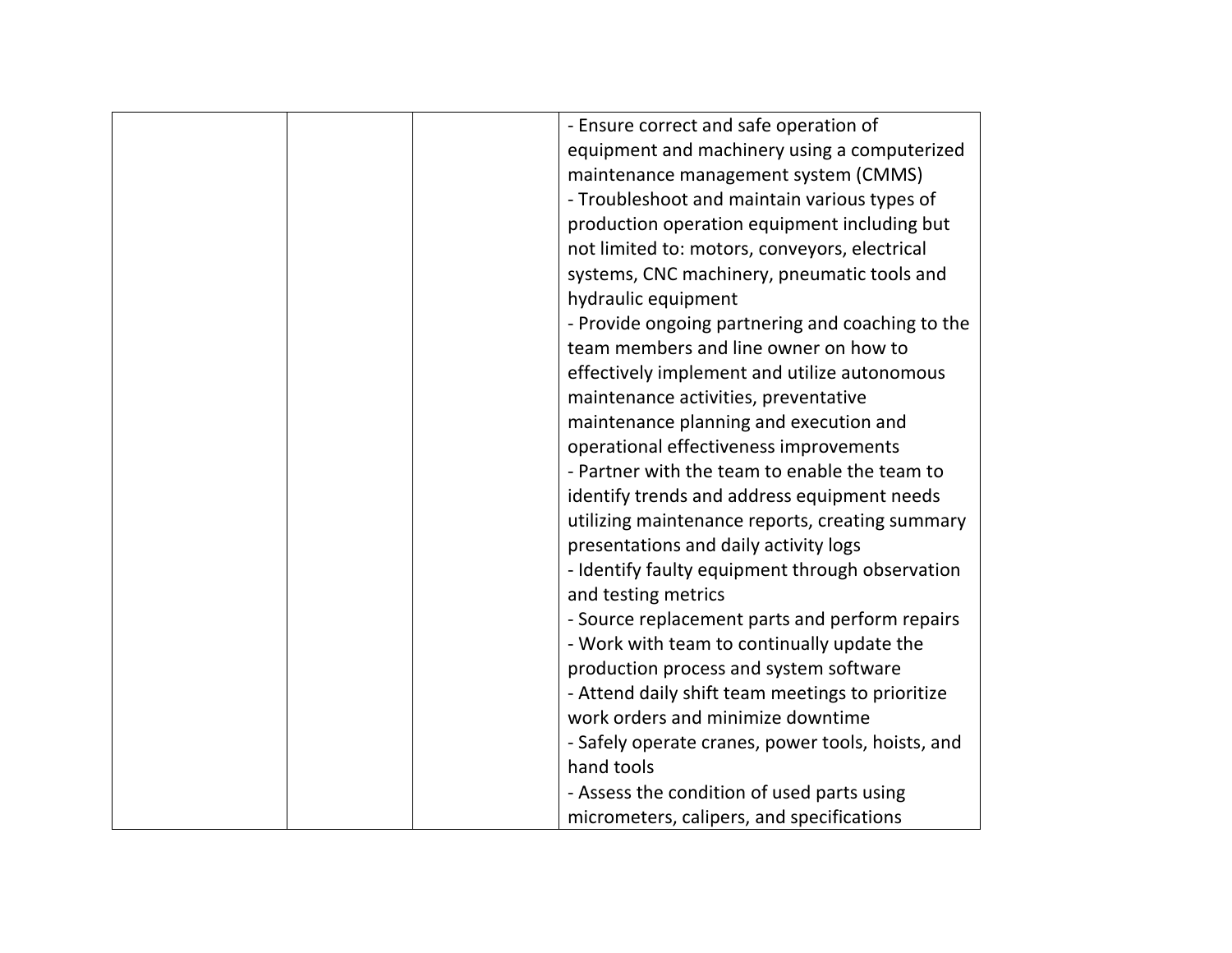|      |            |                  | - Maintain electrical, pneumatics, hydraulics and<br>mechanical knowledge via on-going training,  |
|------|------------|------------------|---------------------------------------------------------------------------------------------------|
|      |            |                  | industry workshops and technical reading                                                          |
| Lead | Production | <b>Full Time</b> | <b>YOUR ROLE</b>                                                                                  |
|      |            |                  | - The Operations Lead Person employs                                                              |
|      |            |                  | facilitation and collaboration skills to influence                                                |
|      |            |                  | team members and others to achieve results.                                                       |
|      |            |                  | - Address needs with running production lines by                                                  |
|      |            |                  | identifying what support the operator/team                                                        |
|      |            |                  | member needs on the production line.                                                              |
|      |            |                  | - At times providing coverage for a window of                                                     |
|      |            |                  | time, retrieving tools, equipment, etc.                                                           |
|      |            |                  | - Foster the onboarding process for new hires                                                     |
|      |            |                  | into both operations and maintenance by                                                           |
|      |            |                  | providing training.                                                                               |
|      |            |                  | - Manage priorities, constraints and provide                                                      |
|      |            |                  | resources and support as necessary to the team                                                    |
|      |            |                  | they support.                                                                                     |
|      |            |                  | - Create a win-win culture in which each team is<br>empowered to identify and implement processes |
|      |            |                  | to achieve plant key performance indicators                                                       |
|      |            |                  | (KPI's) within each of the five pillars: Safety,                                                  |
|      |            |                  | Quality, Cost, Delivery, and                                                                      |
|      |            |                  | - Foster a collaborative and supportive team                                                      |
|      |            |                  | environment that reinforces the Henkel Code of                                                    |
|      |            |                  | Conduct and Company Values: People, Integrity,                                                    |
|      |            |                  | Passion, Humility, and Commitment through                                                         |
|      |            |                  | engagement efforts and leading by example                                                         |